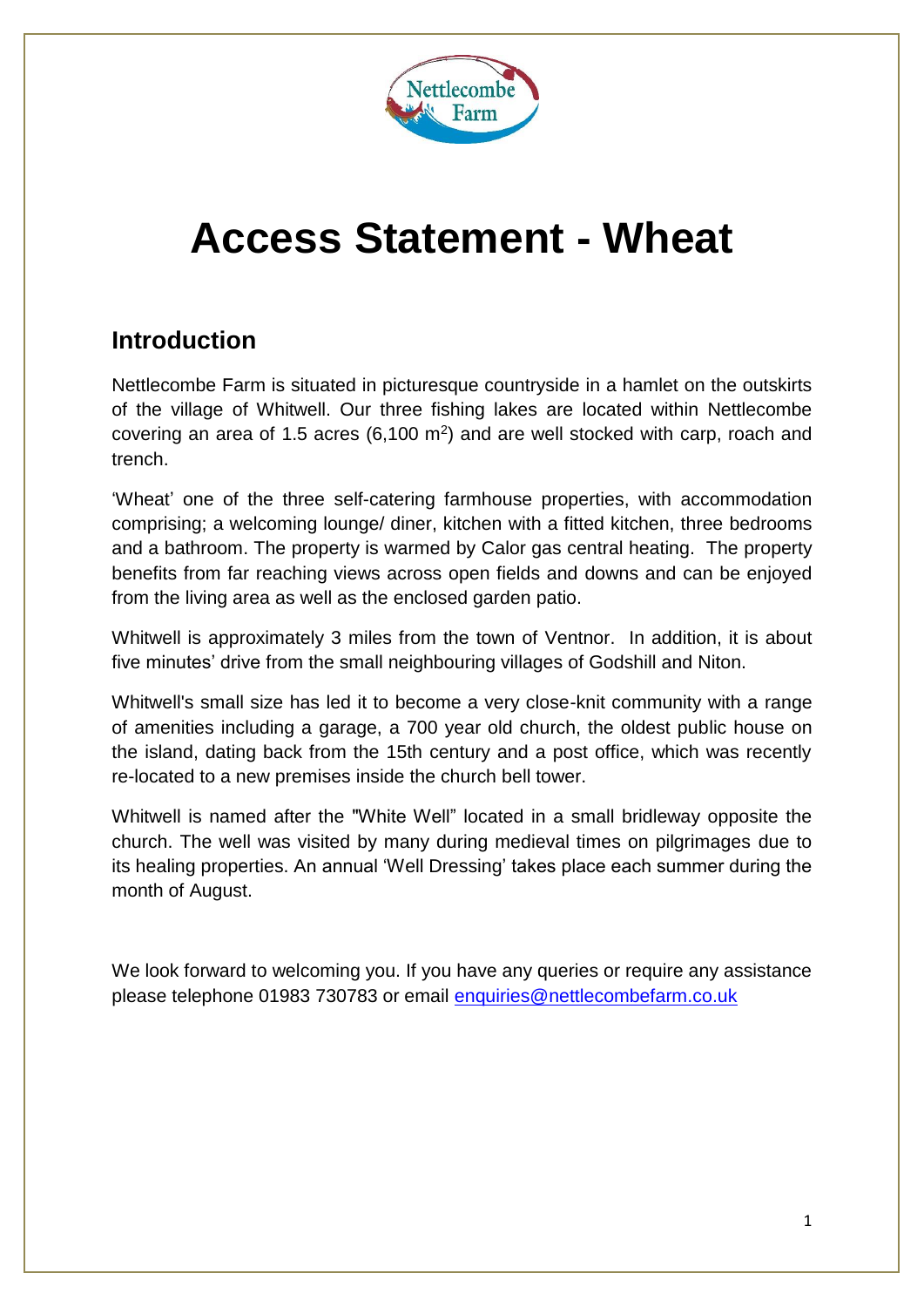

## **Pre-arrival**

- All interior and exterior photographs and floor plans can be seen on our website.
- Bookings / enquiries can be made via email [www.nettlecombefarm.co.uk](http://www.nettlecombefarm.co.uk/) or telephone 01983 730783.
- Payments can be made by cheque made payable to 'J Morris' or by using our online secure payment system.
- The nearest bus stop is at the bottom of Nettlecombe Lane in Whitwell.
- The nearest train station is Shanklin which is approximately 6 miles from Whitwell.
- Shopping and provisions can be ordered and delivered in advance of your visit through Sainsbury or Tesco. We do encourage our guests to participate in using island local produce when possible and we recommend Norris's local 'Londis' store at Niton, who can arrange a delivery.
- We can provide information in large print on request.
- Location details can be found on our website [www.nettlecombefarm.co.uk/location.php](http://www.nettlecombefarm.co.uk/location.php) should you wish to receive written directions please do not hesitate in asking (specific fonts or font sizes are available on request).
- We offer a ferry booking service for your convenience and often get preferential rates through our trade account, however we do encourage our guests to ensure they check what price you get by booking direct just in case there is a special offer running that does not extend to trade customers.

## **Arrival and car parking facilities**

- Nettlecombe Farm is situated at the end of Nettlecombe Lane which leads directly onto public bridleways and footpaths.
- Our narrow rural lane serving Nettlecombe Farm attracts walkers and cyclists, so we do advise you take caution when driving along the lane.
- The main parking area for Wheat is outside the property in the main concreted courtyard area. We do have ample parking if you are arriving in more than one vehicle.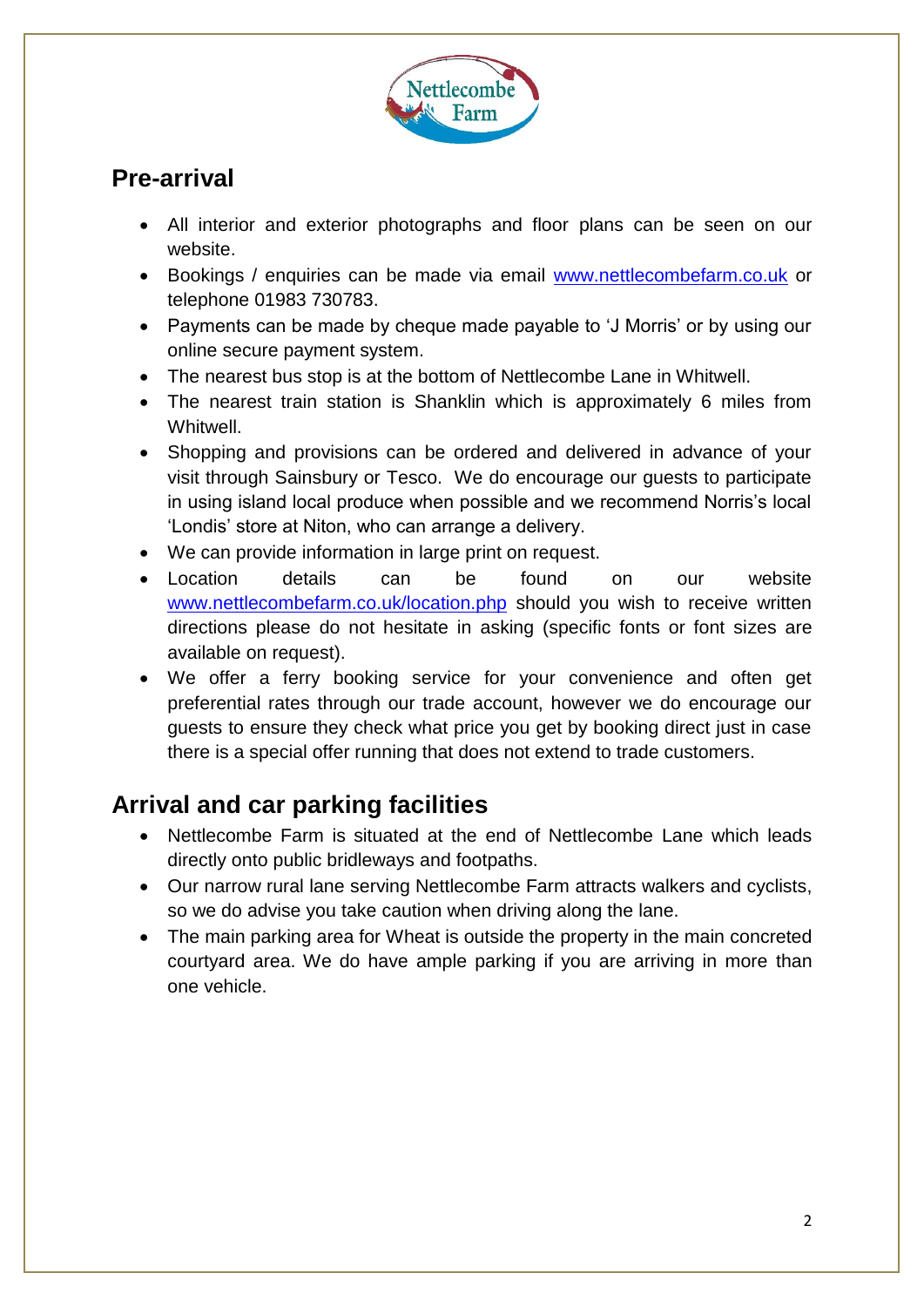

# **Enclosed garden area**

 A small enclosed (fence and gate) shared grassed area for use immediately outside the property. There is a security light on the outside wall. There is a BBQ provided for your own use. There is one entrance / exit.

## **Entrance porch**

- The front step measures approximately 96cm wide x 52cm depth x 12cm high.
- The entrance porch measures approximately 1.00m wide x 1.05m. The door is hinged to the right.
- Coat hooks provided.
- Storage cupboard in the stairwell containing ironing board and iron.
- Tiled floor surface area.

## **Downstairs toilet**

- The door to the downstairs toilet is hinged to the right.
- This area measures approximately 1.06m wide x 83cm.
- Toilet seat measuring approximately 43cm high.
- The basin height measures 83cm from the ground, with mirror above.

The stairwell leads to an upstairs landing, off to the right there is a bedroom and double bedroom.

## **Bedroom 1 – Two bunk beds**

- The doorway to the bedroom measures approximately 80cm wide x 1.09m and the door is hinged to the left.
- The bedroom measures approximately 3.04m wide x 4.05m.
- Two pine wooden bunk beds.
- A chest unit with five drawers and a footstool is provided.
- Built in wardrobe with hangers provided.
- A small hand basin measuring 87cm from the ground, with a mirrored cabinet above.
- Hair dryer provided.
- Quality carpet.

## **Bedroom 2 –King size bed**

• The door to the bedroom is hinged to the right.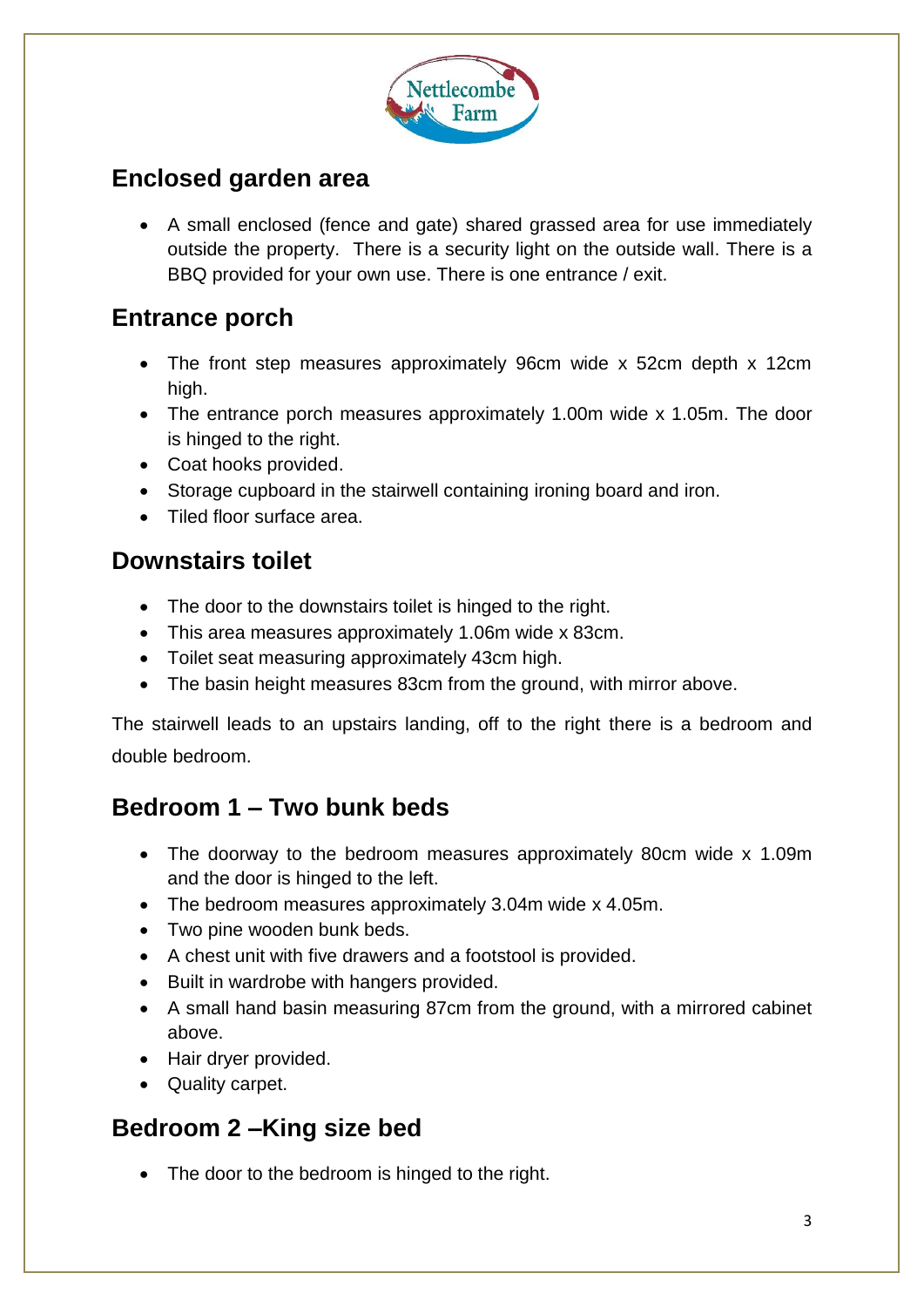

- The bedroom measures approximately 4.03m wide x 3.03m.
- There is a king size bed with a fabric headboard and the mattress is approximately 66cm above ground. The bed is accessible from both sides.
- There are two bedside cabinets and reading lamps.
- Chest unit with five drawers and wall mirror.
- A hand basin measuring 84cm from the ground, with storage underneath and a mirrored cabinet above.
- A built in wardrobe with hangers included.
- Quality carpet.

The stairwell leads off to the left and there is a step down into another double bedroom.

The step down measures approximately 10cm high.

## **Bedroom 3- King size bed**

- The door to the bedroom is hinged to the left.
- The bedroom measures approximately 3.68m wide x 2.08m.
- There are two bedside cabinets and reading lamps.
- Chest unit with five drawers.
- One freestanding wardrobe with hangers provided.
- A hand basin measuring 81cm from the ground, with mirror above and under cupboard storage.
- Quality carpet.

#### **Bathroom**

- The door to the bathroom is hinged to the left.
- The bathroom measures approximately 2.07m wide x 2.10m.
- A bath measuring 55cm high, with overhead shower and shower curtain.
- Toilet seat measuring 42cm high.
- The basin height measures 82cm from the ground, with mirrored cupboard and shaving point above. Additional chair provided.
- A storage cupboard containing vacuum cleaner, mop and bucket, dustpan and laundry basket.
- Glass beaker and soap tray.
- Vinyl flooring.

There is a small landing with a step down, measuring approximately 20cm high. This small area contains a fridge, table, games and books.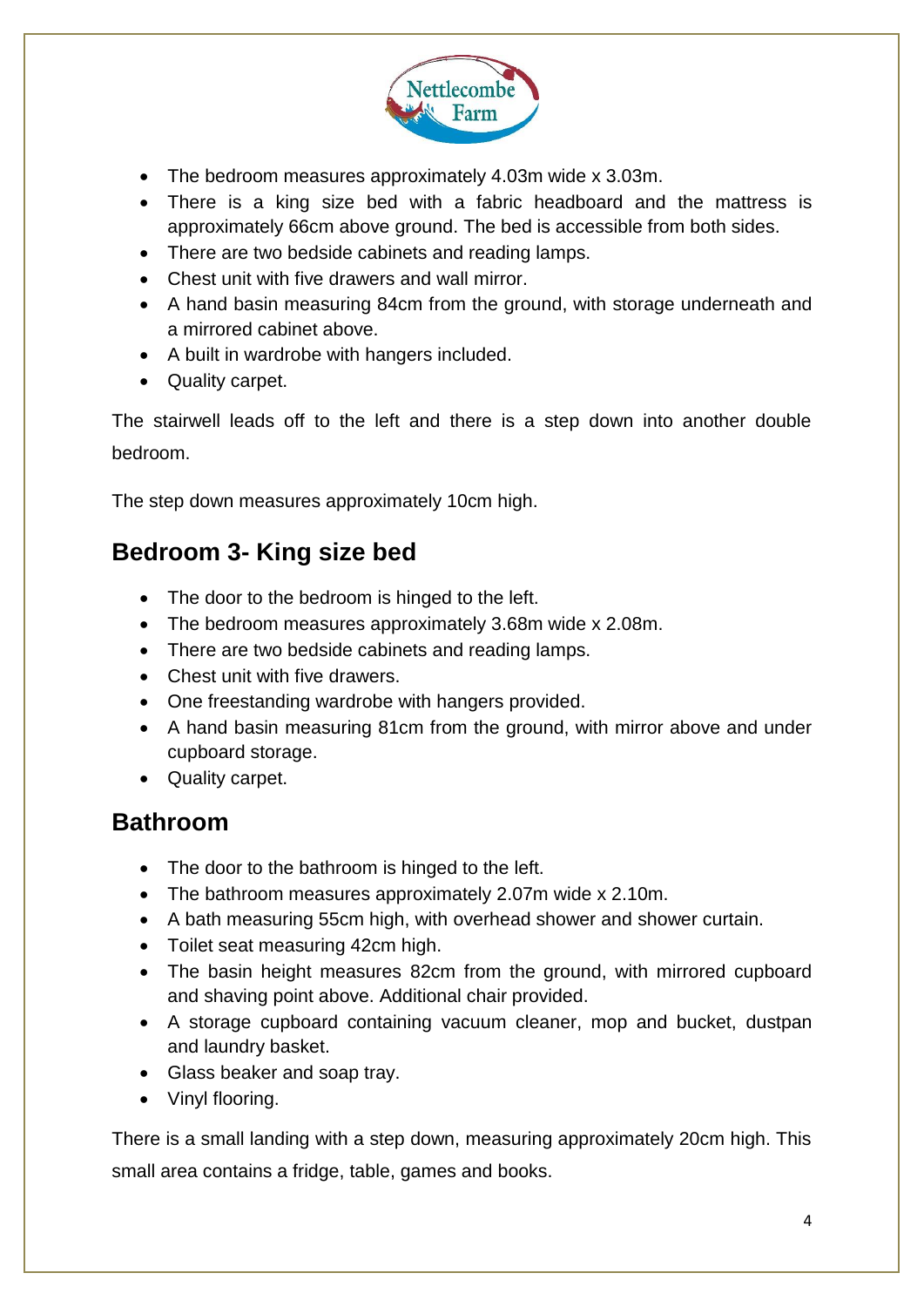

A step up to the kitchen and lounge/diner measures approximately 16cm high and the door to this area is hinged to the left.

# **Kitchen**

- The kitchen area measures approximately 3.06m wide x 1.06m.
- A modern fitted kitchen with off white cupboards and wooden effect work surface.
- A four ring electric hob with a cooker hood above. A low level grill and electric oven.
- The sink has double taps and drainer.
- A built in freezer.
- A microwave, kettle, toaster and plenty of china crockery, cutlery, saucepans, other cooking utensils and kitchen domestics are supplied.
- Wood effect flooring and oak beamed ceiling dividing the lounge/diner and kitchen area.

# **Lounge/Diner**

- The lounge and diner area measures approximately 3.40m wide x 3.67m.
- The room comprises one leather three seated suite, one two seated suite, one armchair and one footstool.
- Three tier nest of tables with a lamp.
- A modern flat screen TV with video and DVD player.
- A window seat with three cushions.
- A coal effect electric fire.
- A dining table with five chairs.
- Wall and ceiling lights.
- Quality carpet.

## **Additional environment**

- Animals / mini farm yard.
- Toddlers play area outside beyond the gated patio this includes a child chalet play house with various toys and a wooden carved tractor.
- A football pitch with two nets is adjacent to the toddlers play area.
- A wooden climbing structure / adventure play park.

#### **Note: Strict Adult supervision for under 12 year olds at the fishing lakes.**

#### **Note: Children must be supervised at all times.**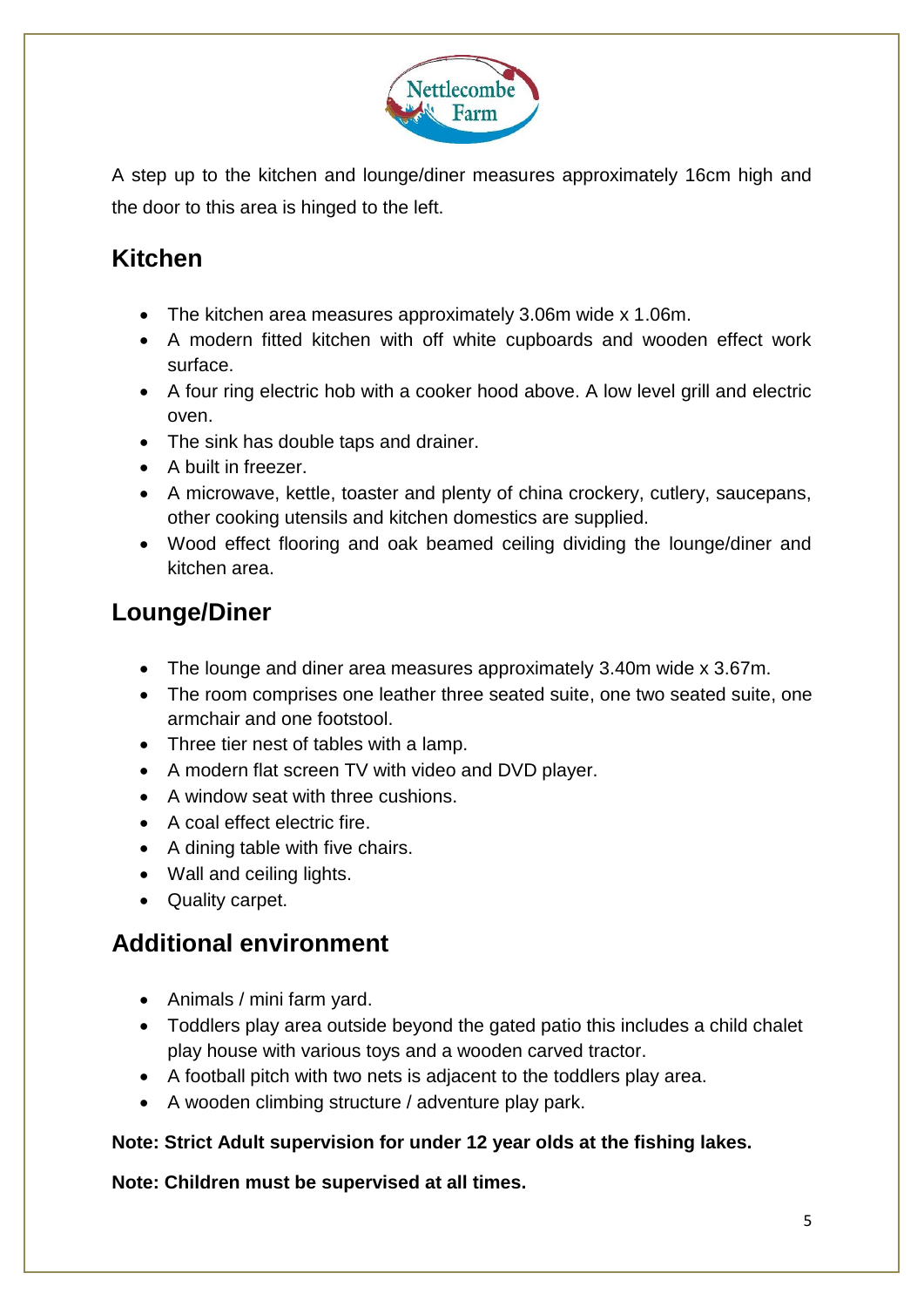

# **Additional information**

- A cot (no cot bedding provided) and high chair can be provided for young infants.
- Spare blankets are provided.
- This property is non-smoking.
- Leaflets are provided for places of interest.
- Dogs are welcome (at additional charge).
- Heating is by storage heater and included in the tariff.
- **Note: Please ensure that if your dog fouls in the garden, this is cleared immediately. This should be placed in a separate bag and placed directly in one of the black bags in the shed.**

#### **Refuse Waste**

#### Non-recycle items in the bin (black sacks and to be placed in the shed by the entrance car park), this includes:

- Nappies/sanitary items placed in a separate bag.
- Paper/foil contaminated with food.
- Cling film.
- Sweet wrappers/crisp packets/pringle tubes etc.

Re-cycled items in the (clear bags and to be placed in the wheelie bins by the

#### entrance car park), this includes:

- Paper / Newspapers, magazines, wrapping paper and cards.
- Plastic bottles, cleaning products, milk bottles, shampoo bottles etc.
- Plastic tubs: yoghurt pots, margarine food containers etc.
- Plastic bags.
- Glass bottles and jars.
- Cardboard: cereal boxes, toilet and kitchen tubes etc.
- Metal: food tins, drink cans, aluminium foil.

Food waste to be placed in a carrier bag in the food caddy provided and emptied in the large food caddies by the entrance car park, this includes:

- All cooked and uncooked food.
- Fish and meat bones.
- Tea bags/coffee grounds.
- Egg shells.